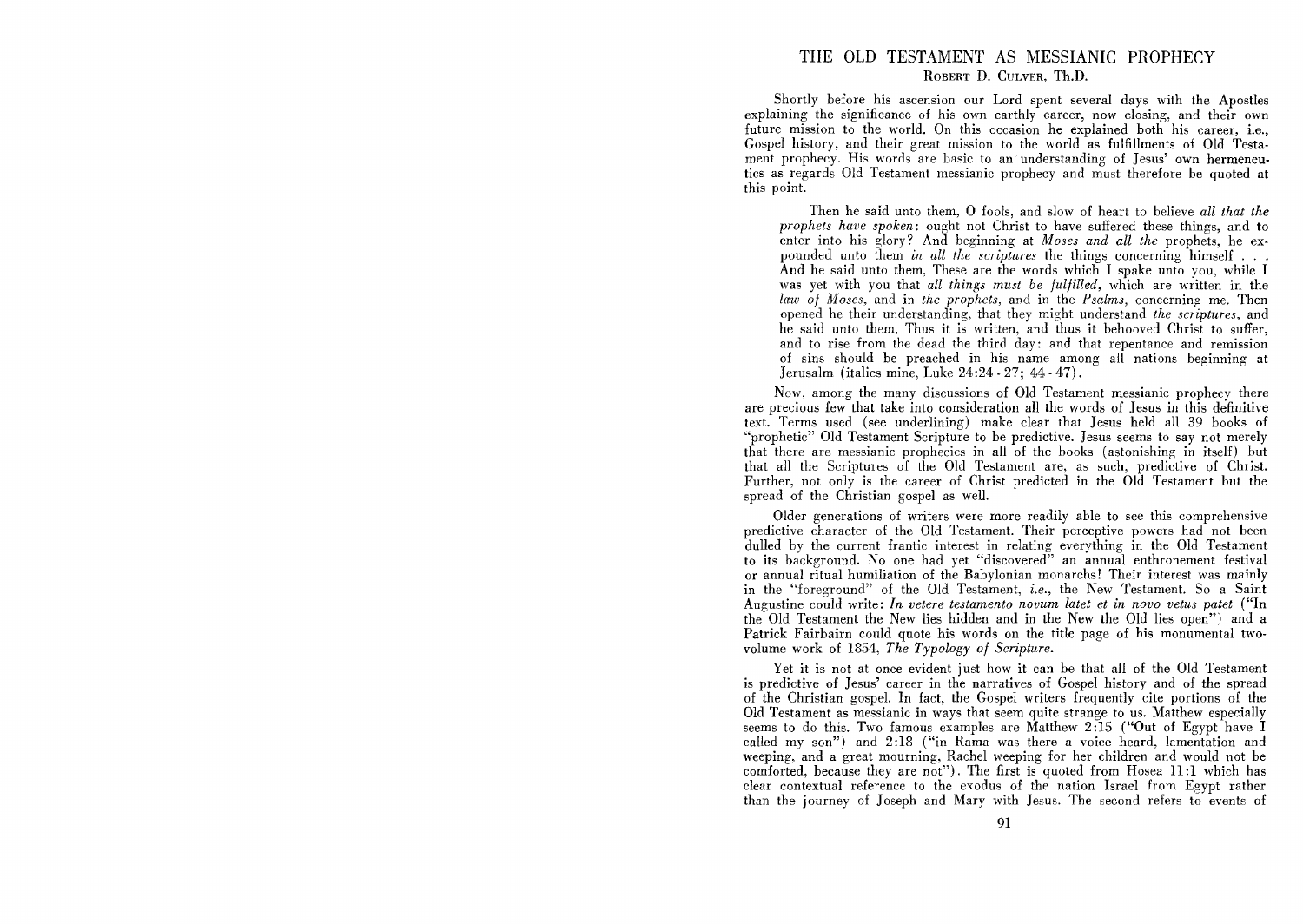long ago in connection with the captivities of Judah and Israel *(vide Jer. 31:15)*. How is it that certain prophecies seem to mean one thing in Old Testament setting and something else in New Testament citation?

It will be helpful to observe at once that if the whole Old Testament is predictive of Messiah, his career, work and their outgrowth, it is not all predictive in the same way or with the same degree of reference. A historical report in 11 Samuel, a genealogical register in I Chronicles, a Psalm of ascents, a liturgical outline in Leviticus for a priest's "morning office" or a bit of advice to young men in Proverbs seem quite far apart in intent and meaning, and none seem to be predictive. Other portions, however, seem like predictions at first glance and are generally considered to be such. An example is Micah 5:2, the famous prediction of the Savior's birthplace. There are many more. How may all of this come under the umbrella of messianic, prophecy? There is a way. That way is to recognize varieties of prophecies and modes of prediction.

The writer has not come by the ideas to be set forth herein without help both from the older evangelical authors and suggestions from certain not-so-evangelical recent writers as well as contemporary evangelicals. Franz Delitzsch<sup>1</sup> is still prince of commentators in this area and the writer owes him much. Of the older authors special recognition must be made of Fairbairn<sup>2</sup>, Barnes<sup>3</sup>, Alexander<sup>4</sup>, Hengstenberg<sup>5</sup>, and (a bit later) W. J. Beecher<sup>6</sup>. Their basic theology is his own. Recent writers of the same spirit to whom a debt is owed are especially O. T. Allis<sup>7</sup>. and E. J. Young.<sup>8</sup> Papers read to the Evangelical Theological Society in recent years have also had a part in forming his opinions. A numerous group of men interested in Old Testament theology and what goes for messianic prophecy, but writing from a somewhat different point of view, to whom the writer owes a debt are chiefly C. R. North9, and H. H. Rowleylo, whose writings are in our own language. There is also the work of Zimmerli and Jeremias<sup>11</sup>, of Mowinckel<sup>12</sup> and Ringgren<sup>13</sup> and their fellow Scandinavians-Engnell, Peterson and Bentzen whom Mowinckel's He *That Cometh* now in English, has made known to us. Edward J. Young's several papers to the Evangelical Theological Societyl4 on Scandinavian studies in messianic prophecy should not be omitted.

The materials shall be arranged in descending order of directness of reference to Messiah-most specific predictive class comes first, least specific last.

I. Direct Messianic Prophecy is the highest level. It is prophecy which looks exclusively beyond the contemporary or immediate and imparts information of a factual propositional sort about the coming Messiah. While the ancient historical background may furnish the language and the historical-cultural framework it cannot supply the ideas. The prophecy is not even intended to be fully understood by the prophet himself or his contemporaries. "The spirit of Christ" which was in him "testified" in and through the prophet "beforehand the sufferings of Christ and the glory that should follow"  $(I \nvert P_{et.} 1:11)$ . While not without some understanding of their own words, in certain areas they searched their own writings  $(1$  Pet.  $1:10$ ) to find out what God meant<sup>15</sup> only to learn that "not unto themselves, but unto us they did minister the things" regarding Gospel history (I Pet. 1 :12).

Most reverent interpreters place Isaiah 53 in this class. This seems to be the passage Peter has in mind when he makes the above remarks. The present writer would be inclined to add Psalms  $2$  and  $110$ .

This sort of prophecy receives sharp treatment from two quarters. The semibelieving scholar doubts if there is such prophecy, refusing to let the New Testament have an Old Testament theology of its own binding upon the mind of the Christian scholar. C. R. North, with reference to this interpretation of Isaiah 53 writes:

The fundamental objection to the traditional Messianic interpretation is that it is wedded to a too mechanical doctrine of inspiration. This seems to put it out of court as unworthy of serious consideration. The prophet is a mere amanuensis, and what he writes has no relevance to the circumstances of his own time. Moreover, if this implies that he 'sees' in advance One who was not to come for another five or six centuries, it raises the difficult philosophical problem whether there can be an actual prevision of history.<sup>16</sup>

From a far distant quarter there come never-ending efforts by ultra-literalists to squeeze every New Testament quotation of an Old Testament prophecy into this class. This has led sometimes to treatment of the Old Testament as a kind of esoteric grap-bag in which are hidden prophecies of Messiah. This is not all wrong, of course. But, if research is not carried beyond this level it leads to most unwholesome wresting of the Scriptures.

It is doubtful if general agreement can be achieved on a list of passages of this class. Certainly there are not predictions of this sort "in all the scriptures" of the Old Testament. Yet apparently this is the only class certain expositors knew about. Thus far our purpose has been only to specify and to acknowledge that such prophecy does exist in the Old Testament.

11. Typical Messianic Prophecy is a second kind. It is not truly on a lower level of predictive reference, but is herein treated as a second class because of its different form. By Typical Messianic Prophecy of Scripture is meant description of events, institutions and persons such as certain prophets, priests and kings (especially) of the Davidic dynasty, designed by God to be distinctly prophetic of Messiah. These descriptions will be wholly true of the Old Testament item. This is the foundation of their typology. The fact that typology is frequently mis-handled by il-informed advocates does not do away with typology as a fact of Scripture.

A type, if it is of the class here considered, is quite as predictive as any directly messianic prophecy. It is, to borrow an illustration from the construction business, like a blueprint of the future while the specification sheets are like direct messianic prophecies.

Five different Greek words are used in the New Testament for this relationship: *skin* (shadow, Heb. 10:1; Col. 2:16, 17); *parabole* (figure, Heb. 9:9); *typos*  (figure, Rom. 9:14.); *antitypon* (pattern, Heb. 9:24); *upodeigma* (pattern, Heb. 9 :23). On this basis, for example, the whole book of Leviticus with large sections of Exodus and Numbers, reporting the sacrificial paraphernalia, personnel and ritual become predictive of our Lord's career and help us understand why his death was "that the Scripture might be fulfilled.'

An air-tight rigid orthodoxy with mechanical views of inspiration denies this sometimes. Theologians of the Protestant scholastic period sometimes denied that *ina plerothe* ("that it might be fulfilled") ever refers to such. Theodore of Mopsuestia was condemned for holding to it by the fifth ecumenical council.<sup>17</sup> The older theologians "of the Protestant Scholastic age" had not yet attained to the organic view of history granted to our age, and were therefore also without the true counterpoise to their rigid theory of inspiration."17

Ill. A third level of prediction is noted by Delitzsch in the Psalms. In the earlier editions of his commentary this was called Hyperbolical Typico-Messianic Prophecy. It is described as prophecy wherein the prophet "describing experiences of his inner and outer life which were already typical in themselves, is raised above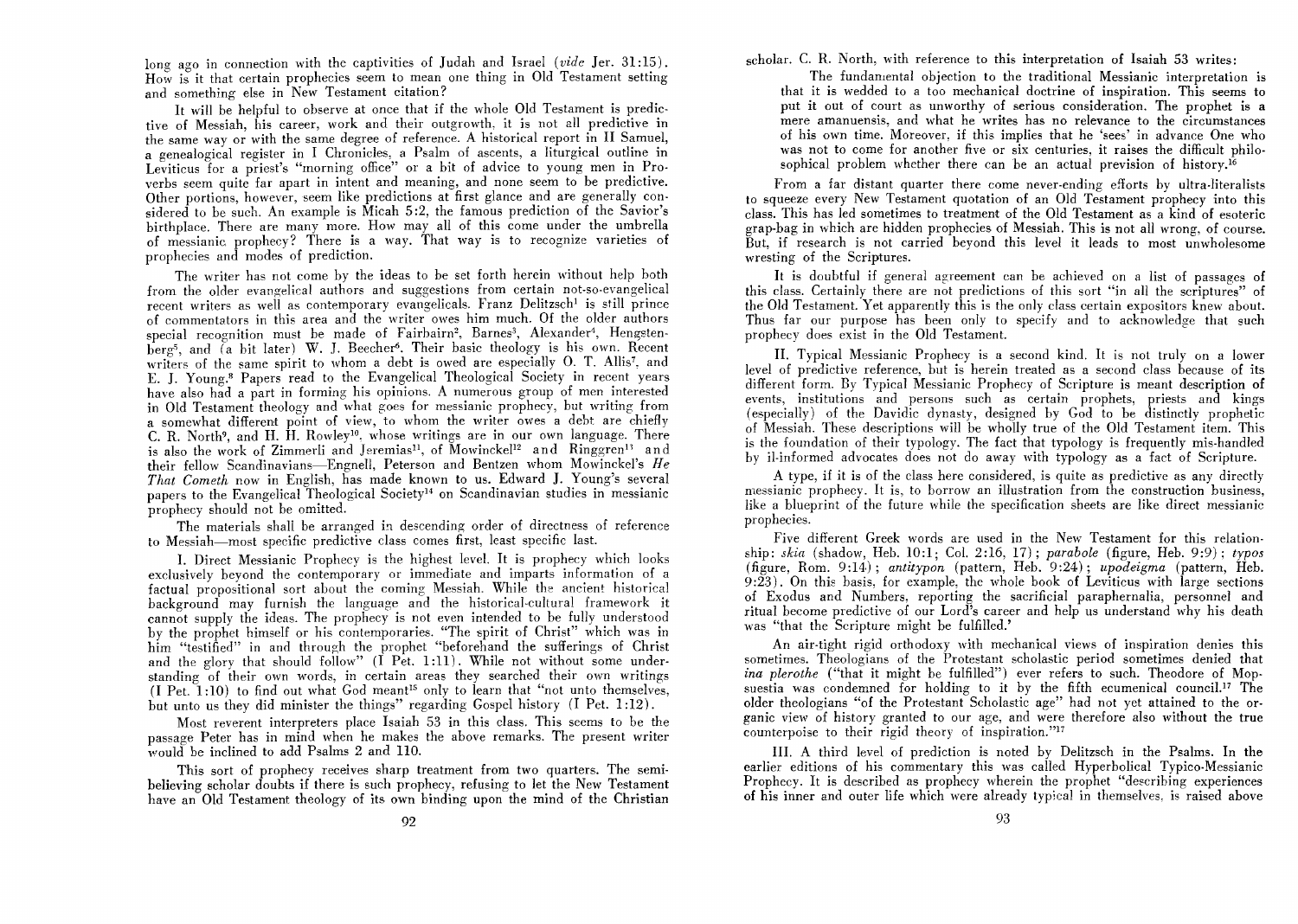his own individuality and time, and uses regarding himself hyperbolical expressions, which were not to become full historical truth until they became so in Christ."<sup>17</sup>

Delitzsch furnishes no list of illustrative passages. The writer suggests Psalm 22 as an example. David was a typical person and no doubt felt as if God had forsaken him-and that all his bones were out of joint (vs. 1, 14). Yet neither was literally true of him. It is only poetically, hyperbolically, that they were true. Incidentally a number of soundly evangelical scholars have given this sort of in· terpretation to the virgin prophecy of Isaiah 7.

Even Mowinckel comes close to acknowledging something like this in his treatment of Isaiah 7 and 9.

It seems to the writer inevitable that given typology in the Old Testament and the tendency of Semetic speech to that lyrical excess which we call hyperbole this kind of prophecy becomes inevitable. Furthermore, the man who reads the Hebrew Bible with lexicon and without imagination will never come to acknowledge it.

IV. A fourth type of messianic prophecy goes by two names in the literature of the subject. The new school of which Mowinckel may be named as leading representative, would call these Royal Messianic Prophecy,I8 or something of the sort. These men have been impressed by an annual enthronement festival prevalent in certain ancient oriental monarchies. From the literature of ancient Israel's neighbors also it has been discovered that various grand promises regarding the king's future and exaggerated affirmations about his person—even assigning divine qualities to him-were recited in public rituals at this occasion. Further, even though not one jot has been found in the Old Testament affirming the existence of such an observance in Israel it is confidently assumed by a segment of recent scholarship (e.g., Helmer Ringren<sup>19</sup> and Mowinckel<sup>20</sup>) that such an annual festival was held in association with the feast of tabernacles. Jewish expectation is supposed to have been shaped by this liturgy-out of which grew messianic prophecy. Insofar as the coming Messiah had kingly qualities and fulfilled the hopes for the dynasty of David expressed in these passages they are Messianic. It is frequently supposed that these hopes for a literal reign have been transmitted into a spiritual reign.

Many of the same passages (Psalms 45 and 72 are important examples) have been treated by conservatives as members of a class of Messianic predictions called, following Delitzsch again, Indirectly Eschatologico-Messianic Prophecy. Delitzsch, in his remarks on Psalms 45 and 72, states the interpretation with great skill and beauty:

These are Psalms in which in keeping with the circumstances of the time at which they were composed, Messianic hopes were centered upon a contemporary king, without, however, having been fulfilled in him; so that in the mouth of the Church, which was still waiting for their final fulfillment, they have become eschatological hymns, and we are perfectly justified in interpreting them *as such*, as well as in their bearing upon their own time.<sup>21</sup>

His insight is a true one. In our own language there is "Jesus Shall Reign," a poetic paraphrase of Psalm 72, sung across the breadth of Christendom-though not everywhere with Delitzsch's premillennial hope of literal fulfillment. [Some of the most lovely, near lyrical theological prose in English (though translated from German) is his elaboration of this idea in the introduction to Delitzsch's comments on Psalm 72. In later editions it appears in the first volume, Introduction to the Psalms.]

V. There is another class of messianic passages which may be called Divine Parousia Prophecies. These are the numerous group which connect the coming salvation with the coming of God Himself to deal directly with the world. These texts flash like lightning across the pages of the Prophets and the Psalms: "For, behold the LORD cometh forth out of his place, and will come down" (Mic. 1:3); "The Lord, whom ye seek, shall suddenly come to his temple" (Mal.  $3:1$ ); "Our God shall come" (Psa. 50:3). Psalms 93 and 94 as well as other examples may be cited.

These are all messianic in the Christian rather than Jewish sense. Christian interpretation had to wait for history; history had to wait for the "mystery of godliness, God was manifest in the flesh." Here the New Testament must furnish the theological instrument whereby Old Testament theology is constructed. The Old Testament is sealed until it becomes a Christian Book!

At this point the article might be ended if the older writers were to be consulted. But there are still vast areas of Old Testament in which Jesus found prophecy of Himself. We therefore press on.

VI. Scriptures *Messianic by Extension* constitute a large area. The designation, the present writer's own invention, is not self-explanatory. Part of the basis for this category is Jesus' statement that he came "to fulfill" the "Law and the Prophets" (Matt. 5:17, 18). Now holding in mind that "the law and the prophets" is a designation for the whole Old Testament it must be acknowledged that in some sense Jesus fulfilled all of it. He did this in a number of ways: by carrying out the details of specific predictions and types, by keeping its righteousness, by paying its penalties, etc. Thus the perfect righteousness of a man who "has not walked ... nor stood ... nor sat" in any degree with evil (Psa. 1:1) attained first expression in the life of Jesus of Nazareth. Viewed in this light Psalms 1 and Psalms 5 describing the man who abides in God's holy hill who "walketh up-rightly, and worketh righteousness and speaketh truth in his heart" etc., are justly called messianic, though in a reduced and different sense from Psalms 16 and 22.

Thus by calling for man's perfection the Old Testament calls for the coming of the Son of Man from heaven who first in all of human history produced such perfection. This is what is meant by saying large sections of the Old Testament are "messianic by extension." It is wrong for the Christian expositor to treat these Old Testament portrayals of ethical rectitude (the Psalms) or of practical wisdom (Proverbs, Job, Ecclesiastes, Song of Solomon) without pointing out that their very dIfficulty of attainment points to their fulfillment in Christ-for Himself and for us.

VII. Finally, there may be discerned messianic prophecy which is *Messianic by way of Preparation.* 

. A caution must be issued. The current crop of neo-orthodox writers seems to wish to reduce all messianic prediction to this. Such a procedure is unwarranted and certainly would not provide a basis whereupon Peter could have proved by Scripture, to the satisfaction of 3000 Jews, that Jesus is the Christ. He drew much more direct connection with Christ from Psalms 16 and 110 (Acts 2:25 - 28, 34, 35). But we must not let perversion of a truth remove it from consideration.

Galatians 4:4 lays a basis for seeking such a class of material: "But when the fulness of the time was come, God sent forth his son" etc.

Mowinckel and company will tell us that Near Eastern customs regarding kingship brought about exalted expectations in Israel for their kings; that these